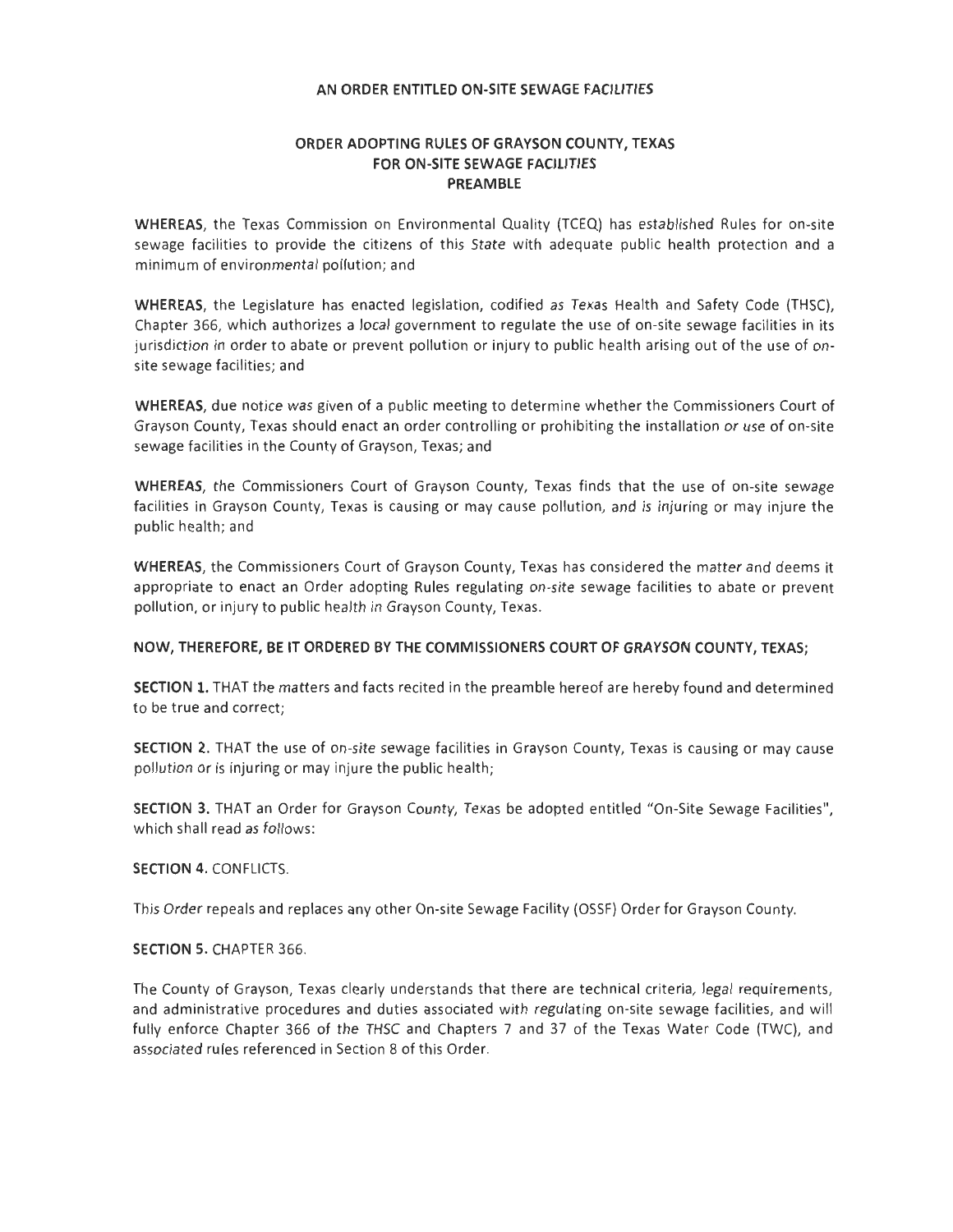### **SECTION 6.** AREA OF JURISDICTION.

The Rules shall apply to all the area lying in Grayson County, Texas, except for the area regulated under an existing Rule.

### **SECTION 7.** ON-SITE SEWAGE FACILITY RULES.

Any permit issued for an on-site sewage facility within the jurisdictional area of Grayson County, Texas must comply with the Rules adopted in Section 8 of this Order.

# **SECTION** 8. ON -SITE SEWAGE FACILITY RULES ADOPTED.

The Rules, Title 30 Texas Administrative Code (TAC) Chapter 30, Subchapters A and G, and Chapter 285, promulgated by the TCEQ for on-site sewage facilities are hereby adopted, and all officials and employees of Grayson County, Texas having duties under said Rules are authorized to perform such duties as are required of them under said Rules.

### **SECTION 9.** INCORPORATION BY REFERENCE.

The Rules, 30 TAC Chapter 30, Subchapters A and G, and Chapter 285 and all future amendments and revision thereto are incorporated by reference and are thus made a part of these Rules.

#### **SECTION 10.** AMENDMENTS.

The County of Grayson, Texas wishing to adopt more stringent Rules for its OSSF Order understands that the more stringent local Rule shall take precedence over the corresponding TCEQ requirement. Listed below are the more stringent Rules adopted by Grayson County, Texas:

- (A) All residential structures and recreational vehicles (RVs) in the area of jurisdiction must be equipped with on-site sewage facility. Lands managed by the United States or by the State of Texas are exempt.
- (B) Grayson County, to provide greater public health and safety protection, shall require an application, permit, authorization to construct and inspection for construction, alteration, extension or repair to a residential or commercial on-site sewage facility and subject to the permitting requirements, regardless of the size of the tract of land.
- (C) Use of a public sewage system is required for all parcels/tracts/lots within one hundred feet (100') of said public sewage system, unless written approval is obtained from the County Engineer.
- (D) An aerobic treatment process shall be utilized for any OSSF located on a parcel/tract/lot that is less than 2.5 acres in size.
- (E) The minimum parcel/tract/lot size for an OSSF in Grayson County shall be based on the following:
	- 1) For a parcel/tract/lot **not** served by a public water source: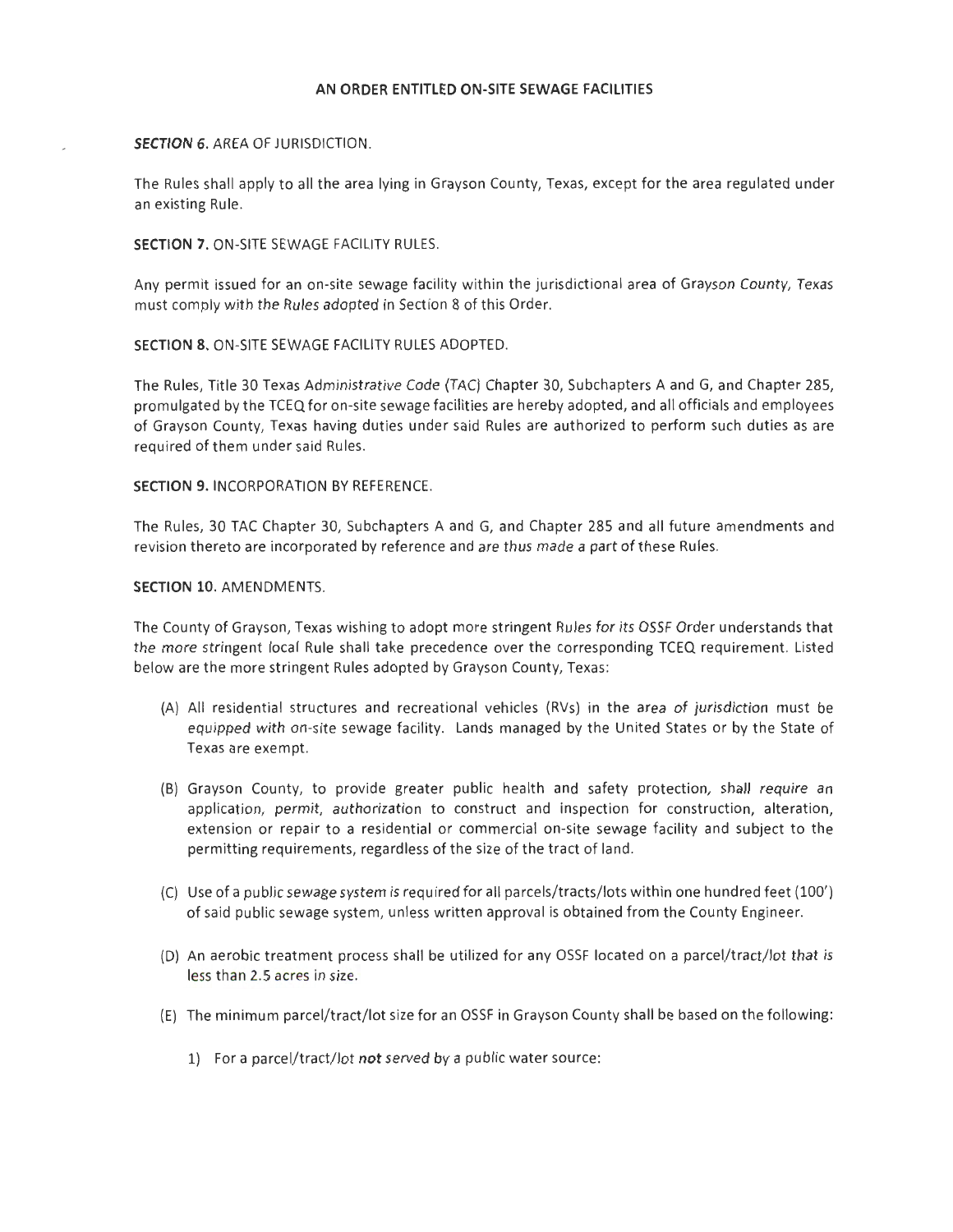- a) Where any OSSF on the parcel/tract/lot does **not** utilize a subsurface drip irrigation type system, the minimum parcel/tract/lot size is 1.5 acres. No more than one (1) structure per 1.5 acres rounded down shall be placed on the parcel/tract/lot. For a multi-family structure, each unit shall be counted as a separate structure.
- b) Where all OSSF on the parcel/tract/lot utilize a subsurface drip irrigation type system, the minimum parcel/tract/lot size is one (1) acre. No more than one (1) structure per one (1) acre rounded down shall be placed on the parcel/tract/lot. For a multi-family structure, each unit shall be counted as a separate structure.
- c) Under no circumstances shall a parcel/tract/lot with a land use of other than residential be less than 1.5 acres in size.
- 2) For a parcel/tract/lot served by a public water source:
	- a) Where any OSSF on the parcel/tract/lot does **not** utilize a subsurface drip irrigation type system, the minimum parcel/tract/lot size is one (1) acre. No more than one (1) structure per one (1) acre rounded down shall be placed on the parcel/tract/lot. For a multi-family structure, each unit shall be counted as a separate structure.
	- b) Where all OSSF on the parcel/tract/lot utilize a subsurface drip irrigation type system, the minimum parcel/tract/lot size is a half (0.5) acre. No more than one (1) structure per half (0.5) acre rounded down shall be placed on the parcel/tract/lot. For a multifamily structure, each unit shall be counted as a separate structure.
	- c) Under no circumstances shall a parcel/tract/lot with a land use of other than residential be less than one (1) acre in size.
- (F) A minimum usage rate of eighty (80) gallons/day shall be used for all RVs.
- (G) The following shall apply to all parcel/tract/lot where four (4) or more RVs are placed :
	- 1) All RVs must utilize an aerobic treatment system;
	- 2) Surface application of effluent from the aerobic treatment system is not permitted;
	- 3) A minimum of one (1) trash tank shall be installed per every five (5) RV spaces; and
	- 4) No more than one (1) RV per 0.15 acres rounded down shall be placed on the parcel/tract/lot.
- (H) All contracted maintenance of an on-site sewage disposal system using aerobic treatment shall be conducted by a registered/licensecl mairtenarice provider. There shall be no homeowner/property owner maintenance of an on-site sewage disposal system using aerobic treatment unless:
	- 1) The homeowner/property owner is a registered/licensed maintenance provider for that aerobic treatment unit; or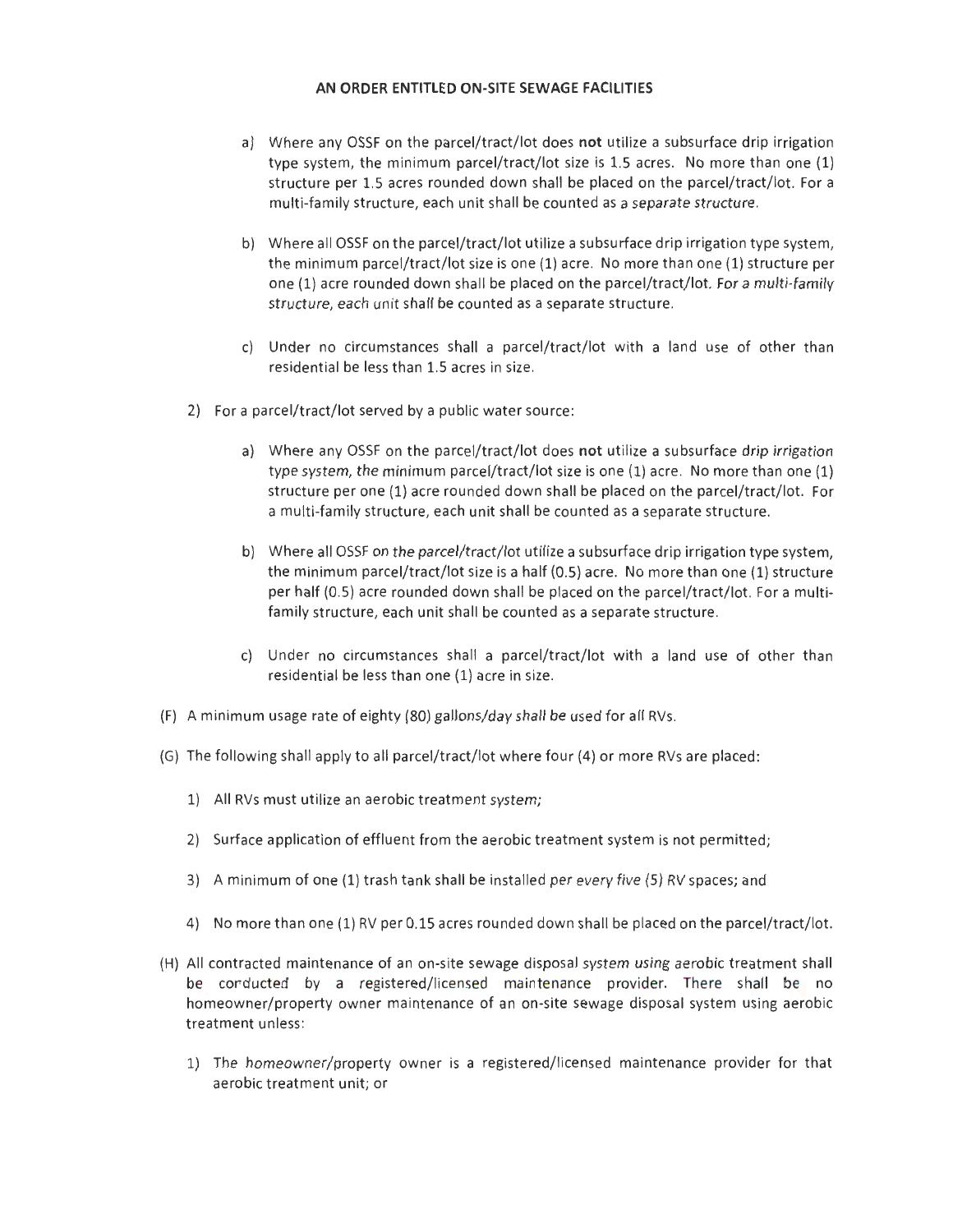- 2) The homeowner/property owner takes and passes a basic homeowner/property owner maintenance provider course approved by the County of Grayson and TCEQ;
- 3) The homeowner/property owner will enter into a signed agreement with Grayson County agreeing to the terms of this Order relative to homeowner/property owner maintenance;
- 4) The homeowner/property owner conducting his/her own maintenance must comply with all inspections, testing and reporting requirements of a registered/licensed maintenance provider as defined by TCEQ in 30 TAC Chapter 285, §285.91(12) and §285.91(4); and
- 5) A homeowner/property owner who fails to submit required inspection reports to the County shall relinquish authority to self-maintain his/her aerobic treatment unit and will be required to obtain a contract for maintenance of their unit by a registered/licensed maintenance provider.

### **SECTION 11.** DUTIES AND POWERS.

The OSSF Designated Representative (DR) (30 TAC §285.2(17)) of Grayson County, Texas, must be certified by the TCEQ before assuming the duties and responsibilities.

### **SECTION 12.** COLLECTION OF FEES.

All fees collected for permits and/or inspections shall be made payable to Grayson County, Texas. Permitting Fees will be set annually by the Grayson County Commissioners Court during their regular budget adoption process.

#### **SECTION** 13. APPEALS.

Persons aggrieved by an action or decision of the designated representative may appeal such action or decision to the Commissioners Court of Grayson County, Texas.

#### **SECTION 14. ENFORCEMENT PLAN.**

The County of Grayson, Texas clearly understands that, at a minimum, it must follow the requirements in 30 TAC §285.71 Authorized Agent Enforcement of OSSFs .

This Order adopts and incorporates all applicable provisions related to on-site sewage facilities, which includes, but is not limited to, those found in Chapters 341 and 366 of the THSC, Chapters 7, 26, and 37 of the TWC and 30 TAC Chapter 30, Subchapters A and G, and Chapter 285.

#### **SECTION 15.** SEVERABILITY.

It is hereby declared to be the intention of the Commissioners Court of Grayson County, Texas, that the phrases, clauses, sentences, paragraphs, and sections of this Order are severable and if any phrase, clause, sentence, paragraph, or section of this Order should be declared unconstitutional by the valid judgment or decree of any court of competent jurisdiction such unconstitutionality shall not affect any of the remaining phrases, clauses, sentences, paragraphs, or sections of this Order, since the same would have